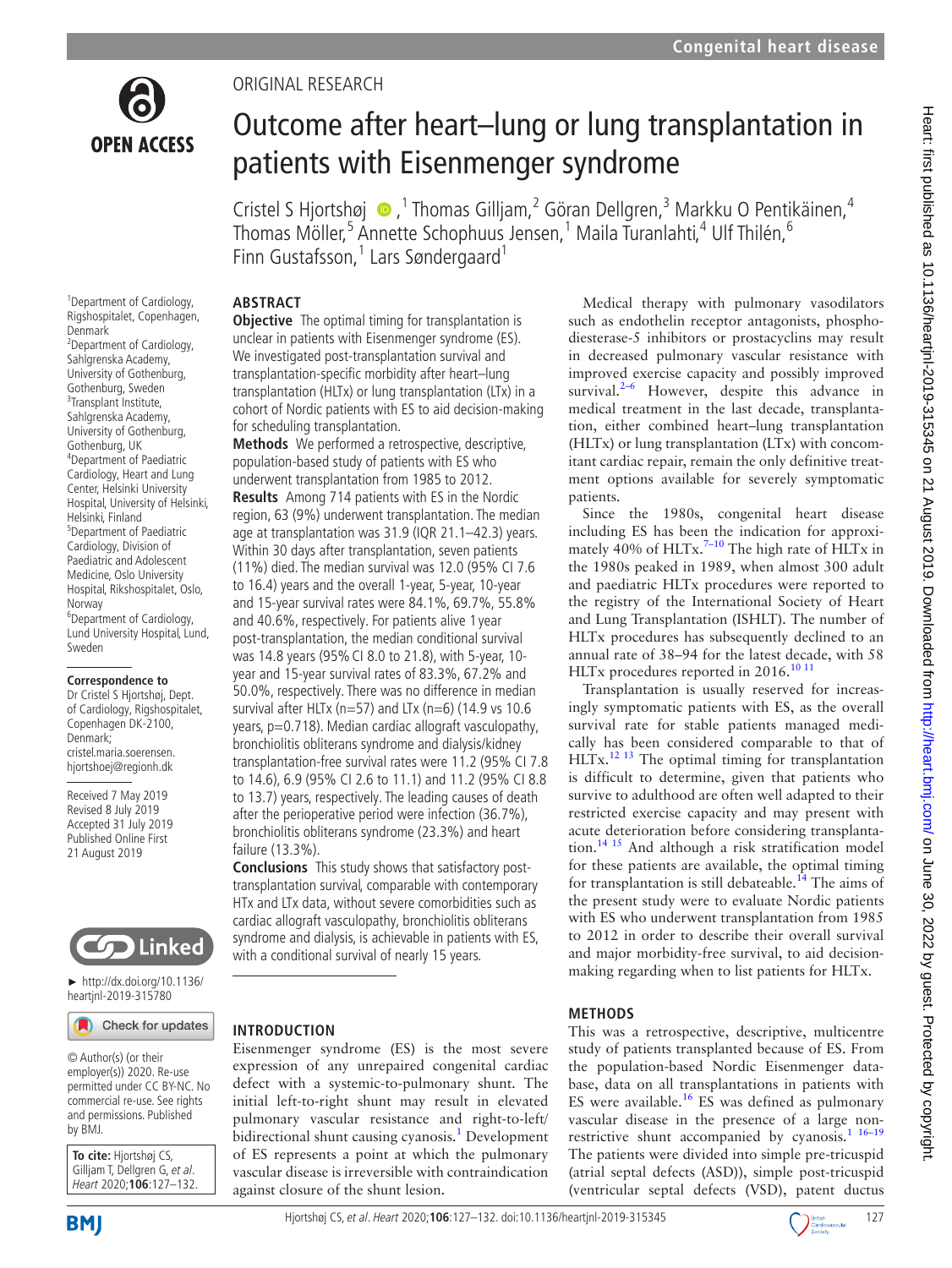arteriosus (PDA) and aortopulmonary window) and complex lesions including ASD, univentricular hearts, transposition of the great arteries and truncus arteriosus. The patients' records (each with a unique personal identification number) were crosschecked with the national death registries providing vital status, date of death and cause of death. Follow-up data regarding survival and transplantation-specific morbidity were available for all patients. Renal insufficiency was defined as decreased estimated glomerular filtration rate  $(<\!60 \,\text{mL/min}/1.73 \,\text{m}^2)$  and/or increased serum creatinine (above the limit of the normal range according to local guidelines) over a period of >90 days and/or the diagnosis given in the medical chart (retrospective patients). End-stage renal insufficiency was defined as the need for dialysis or kidney transplantation (RTx). Systemic hypertension was defined as elevated blood pressure requiring medical treatment. Follow-up of surviving patients was censored at 31 December 2015. For the analysis of cause-specific mortality, the term 'perioperative death' was defined as death occurring within 30 days of transplantation. Supplementary donor data was obtained from the Scandia transplant database.<sup>[20](#page-5-7)</sup>

## **Ethics**

The present study and the Nordic Eisenmenger database were registered and approved by appropriate health, ethics and data authorities in all participating countries from the Nordic region and were registered at clinicaltrials.gov (INCT01976533). All data were anonymised when shared across borders. As this was a retrospective study evaluating existing data from national registries and medical records, individual informed consent was not required.

## **Statistics**

Continuous variables are presented as mean±SD if normally distributed or as median and IQR otherwise. Categorical variables are presented as frequencies and percentages. Associations between categories were evaluated by the  $\chi^2$  test or Fisher's exact

test, where appropriate. Student's t-test or the Mann-Whitney U-test was used for continuous variables.

For assessing time-to-event rates, Kaplan-Meier analysis was used. For survival analysis, all-cause mortality was included. The Kaplan-Meier analysis conditioned by surviving the first year post-transplantation accounted for left truncation. Survival curves were assessed and compared with the log-rank test. All statistical analyses were performed with SPSS V.22 (IBM, Armonk, New York, USA) and the null hypothesis was rejected based on a two-sided p value of <0.05.

# **Results**

# **Patients**

We identified 714 patients with ES in the Nordic countries. In the period from 1985 to 2012, 63 of these patients underwent HLTx (57 patients, 90.5%) or LTx with concomitant repair of the cardiac defect (six patients, 9.5%). All LTx patients underwent double-lung transplantation. The procedures were performed in five centres throughout the Nordic region, and two transplants were performed in other European countries prior to an established HLTx programmed in the region. The corrected defects were mainly of the simple type (two ASD, two and one) and one complex (pulmonary atresia with VSD and major aortopulmonary collateral arteries) ([table](#page-1-0) 1). During the same time period, a total of 125 HLTx and 1886 LTx procedures were performed in the region.[20](#page-5-7) Thus, ES was the indication for 3% of all LTx and 46% of the HLTx procedures performed during this period.

The median age at transplantation was 31.9 (IQR 21.1–42.3) years. Paediatric transplantations (<18 years) accounted for 13% of the transplantations. The median donor age was 26.5 (IQR 18.3–39.8) years. Most transplants  $(n=55, 87%)$  were performed prior to 2006. Of the eight patients transplanted in 2006 or later, six (75%) received medical pulmonary vasodilator therapy prior to transplantation. The median duration of pretransplantation advanced therapy was 5.0 (IQR 1.1–7.1) years.

<span id="page-1-0"></span>

| Table 1<br>Demographic data and patient characteristics |                     |                     |                     |  |
|---------------------------------------------------------|---------------------|---------------------|---------------------|--|
|                                                         | All patients        | <b>HLTx</b>         | <b>LTx</b>          |  |
| All                                                     | 63 (100)            | 57 (90.5)           | 6(9.5)              |  |
| Sex (male)                                              | 26(41.3)            | 24(42.1)            | 2(33.3)             |  |
| Cardiac diagnosis                                       | 5(7.9)              | 3(5.3)              | 2(33.3)             |  |
| Simple pre-tricuspid                                    | 34 (54.0)           | 31 (54.4)           | 3(50.0)             |  |
| Complex                                                 | 24(38.1)            | 23(40.3)            | 1(16.7)             |  |
| Down syndrome                                           | 0                   | 0                   | 0                   |  |
| Age at ES diagnosis (years)                             | $16.0 (8.3 - 26.5)$ | $16.0(9.0-24.3)$    | 19.5 (4.0-33.8)     |  |
| Previous cardiac surgery                                | 10(15.9)            | 9(15.8)             | 1(16.7)             |  |
| Pre-transplantation evaluation                          |                     |                     |                     |  |
| Right heart catheterisation                             |                     |                     |                     |  |
| PVR, WU                                                 | $18.5(12.3 - 28.7)$ | 18.0 (12.2-29.0)    | $20.0(13.1 - 20.0)$ |  |
| PAPs/PAPd/PAPm                                          | 111.5/54.0/81.5     | 115.0/58.0/84.5     | 100.0/48.0/64.5     |  |
| SAT at rest (%)                                         | 82.0 (75.0-88.0)    | 81.0 (74.0-85.0)    | 88.5 (76.5-91.2)    |  |
| 6MWD(m)                                                 | 290 (170-340)       | 320 (175-345)       | 164 (34.3-233.8)    |  |
| SAT during exercise (%)                                 | 64.0 (56.0-70.0)    | $63.0(53.5 - 70.5)$ | 68.0 (67.0-68.0)    |  |
| <b>Blood tests</b>                                      |                     |                     |                     |  |
| Creatinine (µmol/L)                                     | 81.5 (72.0-95.0)    | 83.5 (73.5-95.8)    | 74.5 (59.3-91.3)    |  |
| Haematocrit                                             | $0.60(0.50 - 0.65)$ | $0.60(0.51 - 0.65)$ | $0.42(0.39 - 0.63)$ |  |
| Haemoglobin (g/L)                                       | 174 (150-201)       | 174 (150-203)       | 156 (140-211)       |  |

Values are presented as n (%) or as median (IQR).

HLTx, heart–lung transplantation; LTx, lung transplantation; 6MWD, 6 min walking distance; PAPd, diastolic pulmonary artery pressure; PAPm, mean pulmonary artery pressure; PAPs, systolic pulmonary artery pressure; PVR, pulmonary vascular resistance; SAT, oxygen saturation; WU, Wood units.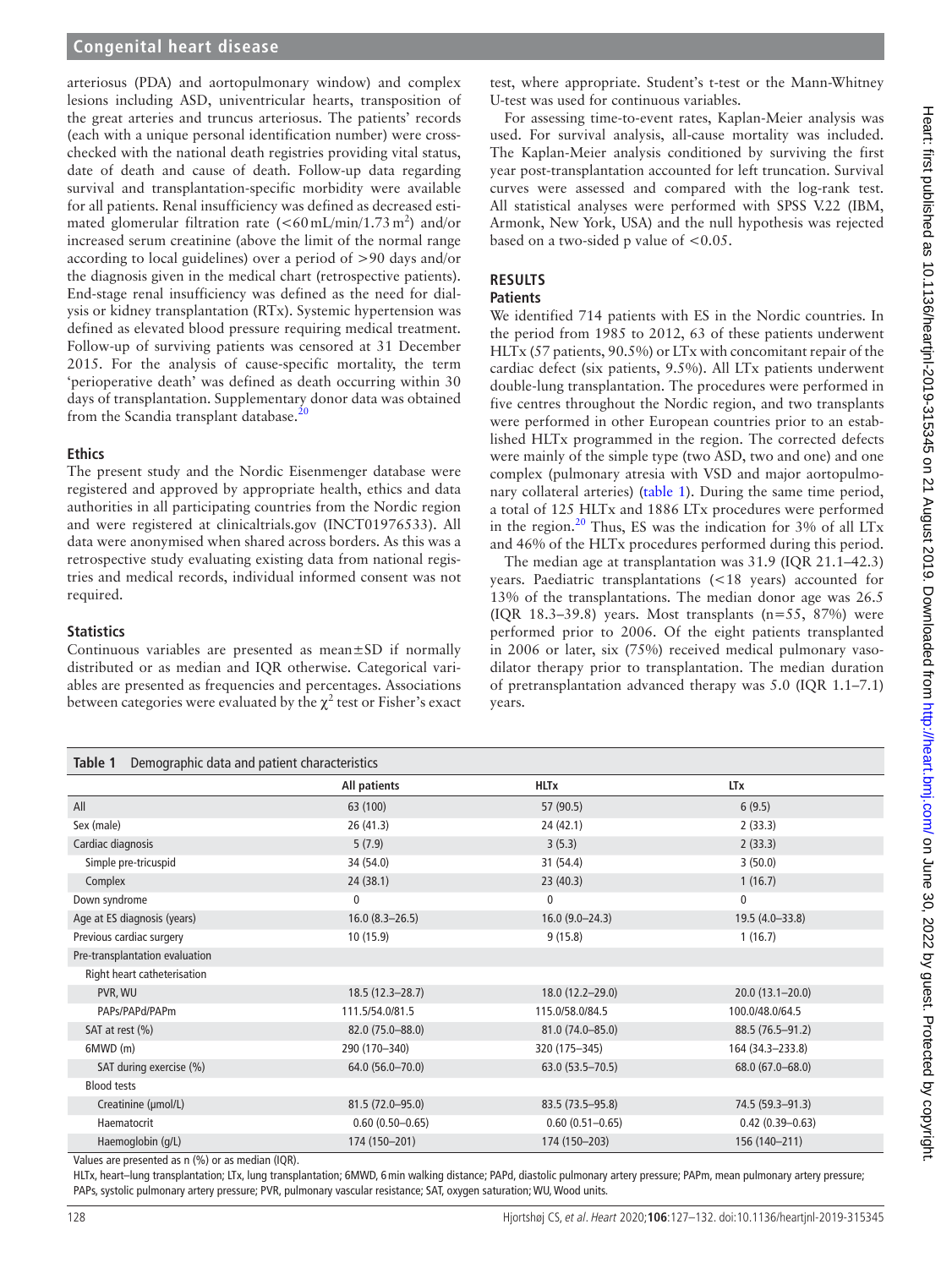

<span id="page-2-0"></span>**Figure 1** Transplantations in patients with ES in the Nordic region. ES, Eisenmenger syndrome; HLTx, heart–lung transplantation; LTx, lung transplantation.

transplantation during the period was 0.37% (IQR 0.19%– 0.73%), with the highest annual proportion of 2.1% in 1994 ([figure](#page-2-0) 1). Demographic data, patient characteristics and pretransplant evaluation are presented in [table](#page-1-0) 1.

No patients were transplanted urgently from mechanical circulatory support. Waiting time to transplantation was less than a year in 30 patients (48%). Ischaemic time was below 4hours in 65% of patients [\(table](#page-2-1) 2). Information about induction therapy with antithymocyte globulin and maintenance immunosuppression are available in [table](#page-2-1) 2.

#### **Survival**

A total of 39 deaths (62%) occurred during the study of which seven (11%) were perioperative deaths within 30 days of transplantation; 55 patients (87%) were discharged from hospital alive. The crude 1-year survival rate was 86%. Median survival post-transplantation was 12.0 (95% CI 7.6 to 16.4) years, with 1-year, 5-year, 10-year and 15-year survival rates of 84.1%, 69.7%, 55.8% and 40.6%, respectively [\(figure](#page-2-2) 2). The median survival conditioned by surviving the first year after transplantation was 14.8 (95% CI 8.0 to 21.8) years, with 5-year, 10-year

<span id="page-2-1"></span>

| Table 2                                                      | Transplantation and treatment                     |                     |
|--------------------------------------------------------------|---------------------------------------------------|---------------------|
|                                                              | Age at transplantation (years)                    | $31.9(21.1 - 42.3)$ |
| Waiting time to transplantation (days)<br>289.5 (39.8-815.0) |                                                   |                     |
| Transplantation                                              |                                                   |                     |
| Cytomegalovirus mismatch                                     |                                                   | 8(12.7)             |
| Ischaemic time (min)                                         |                                                   | 213 (165.8-183.0)   |
| Induction therapy                                            |                                                   |                     |
| Yes                                                          |                                                   | 36 (57.1)           |
| <b>No</b>                                                    |                                                   | 21(33.3)            |
| Unknown                                                      |                                                   | 6(9.5)              |
|                                                              | Immunosuppression at 1 year                       |                     |
|                                                              | Calcineurin inhibitors                            |                     |
| Ciclosporin                                                  |                                                   | 39 (72.2)           |
| <b>Tacrolimus</b>                                            |                                                   | 10(18.5)            |
| <b>Steroids</b>                                              |                                                   | 41 (75.9)           |
|                                                              | Antiproliferative drugs                           |                     |
|                                                              | Azathioprine                                      | 31(57.4)            |
|                                                              | Mycophenolic acid                                 | 18 (33.3)           |
|                                                              | Immunosuppression unknown                         | 5(9.3)              |
| Follow-up time (years)                                       |                                                   | 10.9 (2.9-18.6)     |
|                                                              | Values are presented as n (%) or as median (IOR). |                     |

Values are presented as n (%) or as median (IQR).



**Figure 2** Kaplan-Meier curve illustrating post-transplantation survival. The median proportion of patients with ES who underwent

<span id="page-2-2"></span>and 15-year survival rates of 83.3%, 67.2% and 50.0%, respectively [\(figure](#page-2-2) 2).

There was no difference in median survival after HLTx and LTx (12.0 vs 10.9 years, log-rank  $p=0.718$ ). Likewise, there was no difference in survival between complex (median survival 14.7 years) and simple defects (median 11.5 years, p=0.845), between paediatric and adult transplantations (7.6 vs 13.4 years,  $p=0.59$ ), or between centres (median 5.5–18.5 years,  $p=0.128$ ). No data were available on the number of patients that died while waiting for transplantation. None of the patients underwent retransplantation.

#### **Transplantation-related morbidity**

Typical transplantation-related morbidity was observed both short and long term [\(table](#page-3-0) 3). Almost one-third of the patients underwent reoperation within the first week, almost all due to haemorrhage (95%), and nearly half were treated for allograft rejection within the first year. More than one in five persons were diagnosed with cancer, of which 60% were non-skin cancers. Nine patients (14%) developed end-stage renal insufficiency and required dialysis; four patients (6%) later received RTx. Over 10% developed cardiac allograft vasculopathy (CAV) and 37% developed bronchiolitis obliterans syndrome (BOS). More than half of the patients were treated for systemic hypertension [\(table](#page-3-0) 3).

Median CAV, BOS, dialysis/RTx and non-skin malignancy-free survival rates were 11.2 (95% CI 7.8 to 14.6) years, 6.9 (95% CI 2.6 to 11.1) years, 11.2 (95% CI 8.8 to 13.7) years and 11.2 (95% CI 8.1 to 14.4) years, respectively. Survival with freedom from the composite of all of the endpoints above was 5.5 (95% CI 2.3 to 8.8) years. For patients surviving 1year after transplantation, the conditional CAV, BOS, renal dialysis/RTx and non-skin malignancy-free survival rates are shown in [figure](#page-3-1) 3. Conditional survival with freedom from the composite of all the endpoints above was 6.8 (95% CI 3.0 to 10.5) years.

#### **Cause-specific mortality**

Cause-specific mortality could be identified from death certificates or medical records in 37 (94.9%) patients, and 18.9% of the deaths were perioperative ([table](#page-3-2) 4). Among the remaining deaths, the leading cause of death was infection (36.6%), followed by BOS (23.3%). Infections were largely dominated by pneumonia (63.3%). Death due to heart failure ranked fourth (10%), whereas other causes such as haemorrhage (6.7%), rejection (6.7%), organ failure (6.7%), trauma (6.7%) and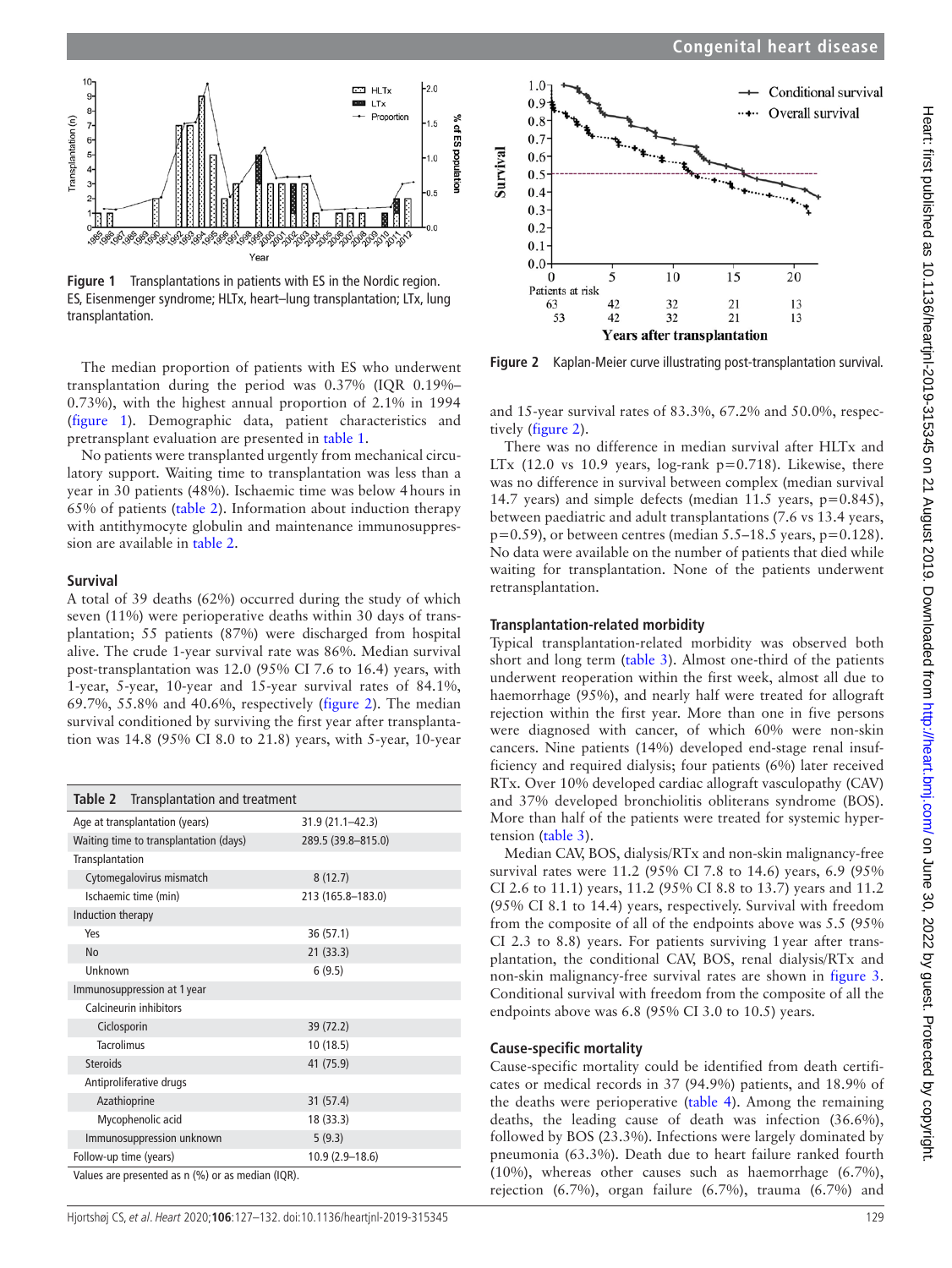<span id="page-3-0"></span>

| Table 3 Transplantation-related morbidity and complications |  |
|-------------------------------------------------------------|--|
|                                                             |  |

|                                                   | Patients (n)/<br>patients at<br>risk | Prevalence | <b>Median</b><br>time after<br>transplantation<br>(years) |
|---------------------------------------------------|--------------------------------------|------------|-----------------------------------------------------------|
| Reoperation                                       | 20/63                                | 31.7%      |                                                           |
| $<$ 24 hour                                       | 18/20                                | 90.0%      |                                                           |
| 24 hours to 1 week                                | 2/20                                 | 10.0%      |                                                           |
| Treated rejection within 1 year                   | 27/56                                | 48.2%      | 20 (12.8-78.8)                                            |
| Patients alive at 1 year post-<br>transplantation | 54/63                                | 85.7%      |                                                           |
| Malignancy                                        | 12/54                                | 22.2%      | $8.7(6.6-13.5)$                                           |
| Skin                                              | 5/12                                 | 41.7%      | $11.1 (8.4 - 18.3)$                                       |
| Lymphoma                                          | 5/12                                 | 41.7%      | $8.9(0.6 - 18.3)$                                         |
| Other                                             | 2/12                                 | 16.6%      | 6.7                                                       |
| Hypertension requiring medical 29/56<br>treatment |                                      | 51.8%      | $0.6(0.2-1.2)$                                            |
| Renal insufficiency                               | 24/56                                | 42.9%      | $1.0(0.3 - 7.7)$                                          |
| <b>Dialysis</b>                                   | 9/24                                 | 37.5%      | $11.4(4.8-13.1)$                                          |
| Transplantation                                   | 4/24                                 | 16.7%      | $16.6(13.6 - 18.3)$                                       |
| Cardiac allograft vasculopathy                    | 6/54                                 | 11.1%      | $6.6(6.0-12.5)$                                           |
| <b>ISLHT Grade 1</b>                              | 1/6                                  | 16.7%      | 6.5                                                       |
| <b>ISLHT Grade 2</b>                              | 3/6                                  | 50%        | 6.2                                                       |
| <b>ISLHT Grade 3</b>                              | 2/6                                  | 33.3%      | 13.4                                                      |
| <b>Bronchiolitis obliterans</b><br>syndrome       | 23/54                                | 36.5%      | $2.3(1.2 - 7.5)$                                          |

Values are presented as numbers, percentages or as median (IQR).

ISLHT, International Society for Heart and Lung Transplantation.

malignancy (3.3%) accounted for the remaining nine deaths (30.1%) [\(table](#page-3-2) 4).

#### **Discussion**

The main finding of this multicentre study was a median survival of 12 years after transplantation in patients transplanted due to ES, which is very similar to contemporary heart transplantation  $(HTx)$  data.<sup>10</sup> Second, it indicated that good post-transplantation survival without severe complications is achievable in this multimorbid group of patients.

#### **Survival**

Survival after HLTx in various patients with congenital heart disease differs according to pretransplantation diagnosis, with patients with ES having the best overall and conditional survival



<span id="page-3-1"></span>

<span id="page-3-2"></span>

| Cause-specific mortality<br>Table 4         |                |               |            |
|---------------------------------------------|----------------|---------------|------------|
| Cause of death                              | <b>Overall</b> | Perioperative | $>30$ days |
| Total no. of deaths                         | 39 (100)       | 7(17.9)       | 32 (82.1)  |
| Known causes                                | 37 (94.9)      | 7(100)        | 30 (93.8)  |
| Infection                                   | 11 (29.7)      |               | 11(36.7)   |
| Perioperative                               | 7(18.9)        | 7(100)        |            |
| <b>Bronchiolitis obliterans</b><br>syndrome | 7(18.9)        |               | 7(23.3)    |
| Heart failure                               | 3(8.1)         |               | 3(10.0)    |
| Malignancy                                  | 1(2.7)         |               | 1(3.3)     |
| Other causes                                | 8(21.6)        |               | 8(26.7)    |
| Haemorrhage                                 | 2(5.4)         |               | 2(6.7)     |
| Rejection                                   | 2(5.4)         |               | 2(6.7)     |
| Organ failure                               | 2(5.4)         |               | 2(6.7)     |
| Trauma                                      | 2(5.4)         |               | 2(6.7)     |

Values are presented as n (%).

compared with patients with congenital heart disease without ES and patients with idiopathic pulmonary arterial hypertension.<sup>[8](#page-5-8)</sup> Within the group of patients with ES, the present study found no variation in survival based on underlying congenital defect in accordance with an earlier study. $21$ 

A small number of reports on overall survival rates posttransplantation in patients with ES are available in the literature.<sup> $7-9$  21-24</sup> For HLTx, 30 days and 1 year survival was 80.7% and 70.1% compared with 68% and 55.2% for LTx using United Network for Organ Sharing/ISHLT Joint Thoracic Registry,<sup>[22](#page-5-10)</sup> and in another study from Cambridge, 1-year, 5-year and 10-year survival rates for ES were 72.6%, 51.3% and 27.6%, respectively, $21$  which is also considerably lower than observed in this Nordic cohort. In comparison, the observed survival rates in the present study are similar to recent ISHLT data on survival after adult  $HTx^{25}$  $HTx^{25}$  $HTx^{25}$  as well as  $HTx$  reported from Scandinavian centres within a similar period.<sup>[26](#page-5-12)</sup> In contrast, survival after  $LTx$ ranges from 4.3 to 6.5 years.<sup>9</sup> <sup>25</sup> However, it should be noted that patients in the present cohort were transplanted at a median age of 31.9 years, at a somewhat younger age than patients with ES from other studies. $26-28$  This difference could likely have had an impact on survival.

In the present study, a difference in survival between HLTx and LTx was not confirmed, although only six LTx procedures were performed. However, an earlier multicentre study from 2002, based on data from the ISHLT, including 576 patients with ES over a 10-year period, reported a 1-year survival after HLTx of 70% as compared with 55% after  $LTx$ <sup>[22](#page-5-10)</sup>

In recent years, however, and despite findings in the ISHLT study, $22$  bilateral and single LTx procedures with repair of the cardiac defect have been advocated for patients with ES in order to maximise the use of the scarce donor organ supply. The reality is that single-organ transplantation offers much shorter waiting times and thus a better chance of transplantation.<sup>11 21 23</sup> <sup>2</sup>

All LTx procedures for ES in the Nordic cohort were performed within the latter 15 years of the study period, mirroring the international trend.<sup>[8](#page-5-8)</sup>

However, the notable survival rates after HLTx reported in the present study and the procedural difference as suggested by the ISLHT data $^{22}$  merits further multicentre investigations to define the best use of organs in patients with ES.

In the current cohort, only few transplantations were performed after 2006 when treatment with oral pulmonary vasodilators became more widely available.<sup>[2](#page-5-1)</sup> However, whether this observation is due to fewer patients suffering from  $ES<sub>16</sub>$  $ES<sub>16</sub>$  $ES<sub>16</sub>$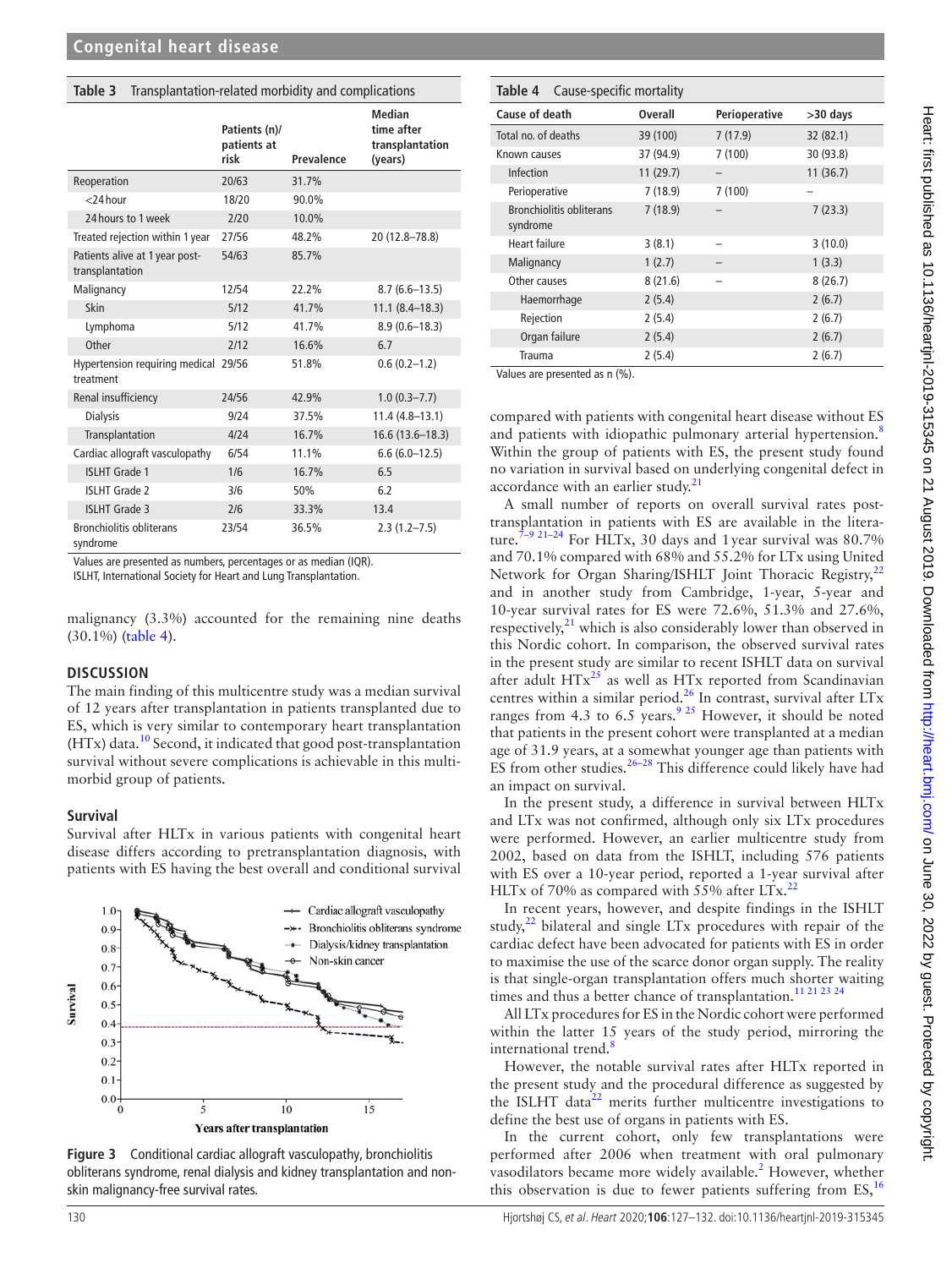improved condition of patients with ES resulting in fewer listings for transplantation or merely the result of the prioritised organ expenditure or a coincidental finding cannot be distinguished from the present study. Recent reports have also indicated that treatment with pulmonary vasodilators in ES may substantially delay the need for HLTx and may also have a positive effect on survival[.6 13](#page-5-15) The current data indicate that survival after transplantation in patients with ES are better than previously reported; however, this post-transplantation survival is similar to the reported survival of patients with ES treated with pulmonary vasodilators.<sup>15</sup> And even though one may argue that the patients with ES on pulmonary vasodilator therapy and the transplanted patients with ES are from two different eras, any treatment option without the severe morbidities following transplantation, ought to be exploded prior to transplantation. Still, only 75% of the patients in the present cohort transplanted after 2006 received pulmonary vasodilators prior to transplantation. Furthermore, approximately 75% of the current cohort had rela-tive anaemia according to the suggested optimal relationship<sup>[29](#page-5-17)</sup> prior to transplantation, which is an acknowledged cause of poor functional level.

Although the present data do not elucidate these findings, it could be hypothesised that the increased awareness of the pitfalls of routine phlebotomy, including iron deficiency and thrombogenicity, alongside an increasing focus on iron supplement and the use of pulmonary vasodilators, may be contributory to the fading rate of transplantation for ES.

## **Transplantation-related morbidity**

Although data exists on long-term complications and complication-free survival after HLTx due to congenital heart disease, idiopathic pulmonary arterial hypertension and cystic fibrosis, $7-10$  the present study is the first study devoted solely to patients with ES. Confirming data after LTx for all diagnoses,  $7910$ BOS was the major factor determining long-term graft outcome. BOS was diagnosed in more than one-third of the patients and the cause of death in almost one-fifth, suggesting failure of the pulmonary graft rather than the cardiac graft.

Dialysis/RTx was much more frequent in the present study than in previous reports (23% vs 0%–4%), although the proportion of patients with renal dysfunction (22%–42%) was quite similar between the studies.<sup>7-10</sup> Given that most transplantations were performed more than a decade ago, calcineurin inhibitorfree regimens, typically based on everolimus, were not used in this cohort. Contrarily, CAV and non-skin cancer had little impact on comorbidity-free survival in the present study as well as in previous studies. Non-severe comorbidities such as hypertension were less frequent in the present study despite a longer follow-up compared with other studies. $7-10$ 

# **Cause-specific mortality**

After the perioperative period, more than one-third of the deaths were due to infections and more than half the deaths were due to either infections or BOS. Susceptibility to infections after any solid organ transplant is usually attributed to immunosuppression and the infection is typically caused by bacteria or viruses common in the community. However, infections are also a frequent cause of death in non-transplanted patients with ES, $^{29}$  accounting for almost 30% of the deaths in these patients. Although CAV was diagnosed in almost 10% of the patients, it was not the primary cause of death in any patient, corroborating data from an earlier study on transplantation in patients with  $ES.<sup>21</sup>$ 

# **Strengths and limitations**

The present study was based on data from the Nordic Eisenmenger cohort with a large population-based design.<sup>16</sup> In the Nordic countries, the implementation of a system with individual unique personal identification numbers and a social structure allowing general access to free, qualified healthcare and population-based validated registries creates a unique opportunity for the long-term follow-up of large numbers of patients. In addition, the extensive Nordic registries provide reliable outcome data on all citizens, thus, minimising 'informative censoring' and strengthening survival analysis. In addition, the Nordic registries diminish the risk of reporting bias where only good results are reported, as all procedures regardless of outcome are registered.

This study, however, has obvious limitations due to the nature of its design as retrospective data were collected from several centres in the Nordic countries over a long period with different strategies for treatment and follow-up. Further on, although the study is population based and include all patients from the Nordic region, larger registry-based studies on the outcome after transplantation in this patient group are available in the literature.[7–9 21–24](#page-5-2)

As in all retrospective studies reporting on cause-specific mortality, the validity of the cause of death was dependent on the reporting physician at the time of death. During the study period of 25 years, the classification and investigations of the cause of death may have changed and the autopsy frequency could have decreased, which may have introduced a bias.

# **Key messages**

# **What is already known about this subject?**

 $\blacktriangleright$  The number of heart–lung transplantations (HLTx) has decreased during recent decades. In patients with Eisenmenger syndrome, transplantation is usually reserved for increasingly symptomatic patients, as the overall survival rate for stable patients managed medically has been considered comparable with that of HLTx.

# **What might this study add?**

 $\blacktriangleright$  This is the first population-based study in patients with Eisenmenger syndrome who underwent transplantation over almost three decades. This study enables us to describe overall survival and major morbidity-free survival, to aid decision-making regarding listing patients for HLTx. The main finding of the study was a median survival of 12 years after transplantation, which is very similar to contemporary heart transplantation (HTx) data. Second, it indicated that good post-transplantation survival without severe complications is achievable in this multimorbid group of patients.

## **How might this impact on clinical practice?**

 $\blacktriangleright$  These findings illustrate that satisfactory post-transplantation survival, comparable with contemporary HTx and lung transplantation data, without severe comorbidities such as cardiac allograft vasculopathy, bronchiolitis obliterans syndrome and dialysis, is achievable in patients with Eisenmenger syndrome. This may be of interest and use to cardiologists and researchers within congenital heart disease and transplantation in order to plan future clinical service as well as research areas.